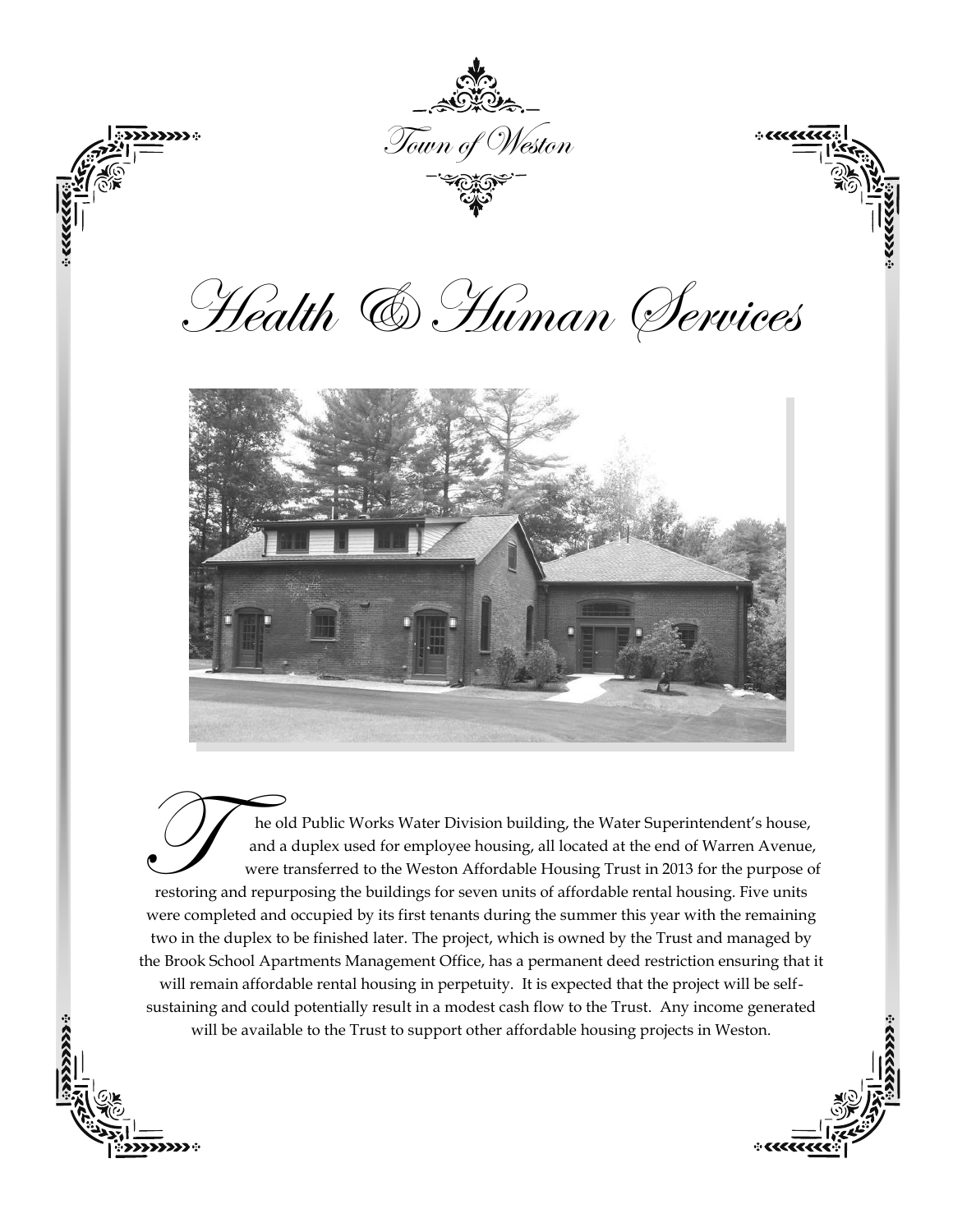#### **REPORT OF THE AFFORDABLE HOUSING TRUST**

In 2016, the Weston Affordable Housing Trust, under the direction of Weston's Permanent Building Committee, completed the construction and approved the occupancy of five affordable rental units in the repurposed municipally-owned buildings on Warren Avenue. The project, funded by Community Preservation Act funds, consisted of the renovation of the former Water Department building at no. 74, the former Water Superintendent's house at no. 71, and the former town employee duplex at nos. 66-68 to create seven affordable apartments to be rented to eligible households with incomes ranging from 80 to 100 percent of the area median income. The project was developed pursuant to a Comprehensive Permit issued on December 26, 2014 by the Town's Zoning Board of Appeals under the state's Chapter 40B, Local Initiative Program.

Five of the units in the project, located in the former Water Department and 71 Warren Avenue, have been leased to income-eligible tenants. Due to unexpected conditions, construction difficulties, and resulting budget constraints, renovation of the duplex and some exterior improvements, such as garages, are currently on hold. The project, which is owned by the Trust and managed by the Brook School Apartments Management Office, has a permanent deed restriction ensuring that it will remain affordable rental housing in perpetuity. It is expected that the project will be self-sustaining, as rents will cover operating and



*Construction to repurpose the former Water Department as three apartment units was completed this year with tenants occupying the new living space late in the summer*

management costs and capital improvements over time, and further, could potentially result in a modest cash flow to the Trust. Any income generated will be available to the Trust to support other affordable housing projects in Weston.

The Trust has also been involved in the community-wide effort to implement Weston's Housing Production Plan. The Plan, following approval by the Board of Selectman and Planning Board, was submitted and subsequently approved by the state's Department of Housing and Community Development. It outlines several goals and strategies to be employed in the effort to meet annual housing production goals and to generally work toward meeting the range of local housing needs. The Housing Production Plan identified the Affordable Housing Trust, Housing Partnership, and Elderly Housing Committee as the Town committees having a sole focus on housing and, as such, the designated agents of plan implementation. The Plan also recommended the consolidation of housing responsibilities of the committees for efficiency and enhanced efficacy in both governance and staffing.

The Housing Trust and the Housing Partnership began meeting jointly in August 2016 to discuss the details of consolidating the two groups, and to make recommendations to the Board of Selectmen, who approved the merger this fall. The Board of Selectmen appointed new members for the newly constituted Affordable Housing Trust in December and formally dissolved the Partnership in January of 2017 following Special Town Meeting approval of amending the General By-laws Article XXIX (Community Preservation Committee) to allow for a member of the Trust rather than the Partnership.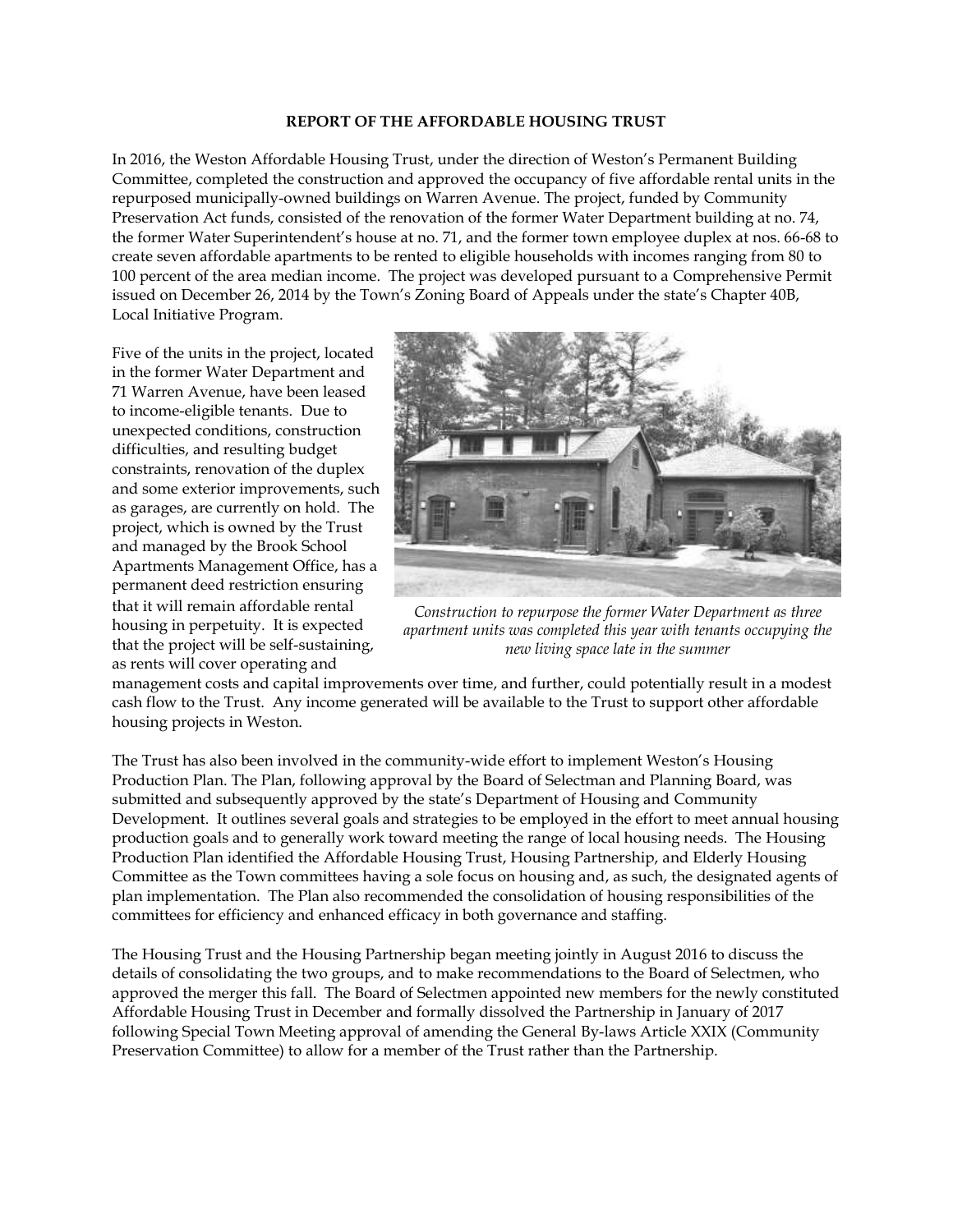The Housing Trust (and Housing Partnership prior to its dissolution) has been charged with reviewing affordable housing projects being proposed under Chapter 40B of the Massachusetts General Laws. The following projects were reviewed by the Housing Trust (or the joint group) in 2016:

# *Boston Properties: 133 Boston Post Road*

Boston Properties presented its plans for a 350 unit rental development with 25 percent of the units to be affordable to household below 80 percent of the area median income. The joint committee voted to conditionally support the project, which will provide housing in accordance with the needs identified in the Housing Production Plan.

*104 Stony Brook LLC: 104 Boston Post Road* Berardi Properties and Layline Ventures LLC presented plans for a 154 unit rental development with 25 percent of the units to be affordable to



*Proposed residential site plan for 133 Boston Post Road*

household below 80 percent of the area median income. The joint committee voted to conditionally support the project, which will provide housing in accordance with the needs identified in the Housing Production Plan.

# *Housing Production Plan*

The Trust began to formulate an action plan to identify goals and strategies in an effort to continue to fulfil the mission of the Trust, as well as forward implementation of the Housing Production Plan.

In the coming year, the Trust will submit an application to the Community Preservation Committee to fund an Opportunity Fund, which, if recommended by the committee and approved by Town Meeting, will provide funds to allow the Housing Trust to acquire properties and partner with one or more nonprofit organizations to develop several affordable homeownership units. Additionally, the Trust will continue its work in overseeing the completion of the Warren Avenue Project and will finalize the Action Plan for implementation.

# 2016 Affordable Housing Trust Members (prior to consolidation): *Appointed by the Board of Selectmen* Sarah Like Rhatigan, Chair 2016 Michael J. Price 2015 Glenn C. Cardozo, Jr. *resigned* Susananne Haber 2016 Douglas P. Gillespie 2016 Elizabeth Valenta *resigned*  2016 Affordable Housing Trust Members (post consolidation): Sarah Like Rhatigan, Co-chair 2018 Douglas P. Gillespie 2018 Hugh Jones, Co-chair 2018 Kenneth Newberg 2017 Susananne Haber 2018 *Community Preservation Committee liaison* Michael J. Price 2017 Thomas Timko 2017 *Elderly Housing Committee liaison* Non-Voting Members: Shirley Dolins 2018 Geraldine Scoll 2018 Thalia Price 2018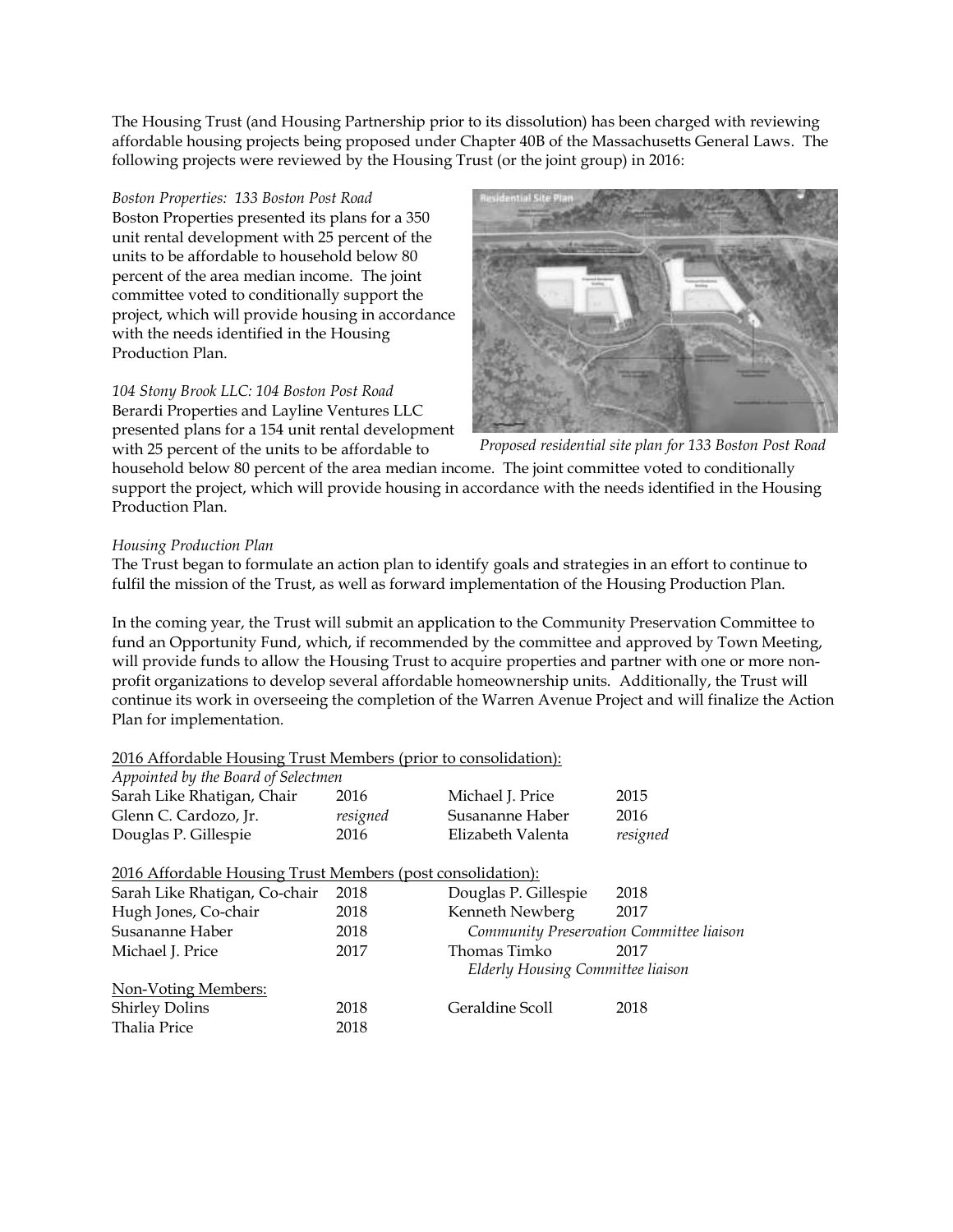### **REPORT OF THE BOARD OF HEALTH**

The Board of Health is responsible for the promotion and protection of public health. This is done through education and enforcement of environmental, public, medical and mental health laws and regulations, and emergency preparedness planning. The Board provides enforcement of the State Sanitary Code under the Department of Public Health and the State Environmental Code under the Department of Environmental Protection.

The State Sanitary Code includes permitting, regulating and inspecting housing, food sales and service, pools, camps, lead, asbestos and lead abatement, solid waste, surveillance, and reporting of communicable disease and animal health. The State Environmental Code includes permitting and regulating wells, septic systems, ground water, and air protection. The Board is committed to providing the highest protection of the public health possible with available resources.

#### Communicable Disease

The Board of Health is required to investigate communicable diseases to determine how an individual came to be infected and who may be at risk from exposure to the infected individual. This information is then shared with the Massachusetts Department of Public Health. The infected individual and contacts are observed by the Board to be certain all are treated with the proper medication for the disease.

| <b>Babesiosis</b>               | 6  | Norovirus                |   |
|---------------------------------|----|--------------------------|---|
| Campylobacteriosis              | 6  | Pertussis                | ◠ |
| Erlichiosis                     |    | Salmonellosis            |   |
| <b>Giardiasis</b>               |    | Streptococcus Pneumonia  | ◠ |
| Group B Streptococcus           |    | Latent Tuberculosis LTBI |   |
| Hepatitis C                     |    | Varicella                | 3 |
| Human Granulocytic Anaplasmosis | 10 | West Nile Virus          |   |
| Influenza                       | q  | Zika Virus               | 3 |
| Lyme Disease                    | 50 |                          |   |

A total of 102 cases were investigated by the Board of Health in 2016 :

#### Mental Health

Mental health services are provided to Weston's citizens through contracts with Human Relations Service in Wellesley.

#### Food Safety

The Department inspects all food establishments routinely. A total of 196 food service reviews and inspections were conducted during 2016 and minor violations were cited during the inspection process, which were corrected in a timely manner.

#### Camp Safety

All recreational camps for children are inspected routinely. A total of 56 camp reviews and inspections were conducted during the 2016 season. The Board continues to encourage education and provides materials about sun safety, heat exhaustion, and protection from mosquitoes and ticks.

#### Pool/Beach Safety

The Department inspects all public, semi-public, and special purpose pools routinely. A total of 41 pool and beach reviews and inspections were conducted during the 2016 season. All facilities are maintaining compliance with the Virginia Graeme Baker Pool and Spa Safety Act. Public and semi-public beaches were inspected and permitted in accordance with Massachusetts Department of Public Health Beach Regulations 105 CMR 445.000 Minimum Standards for Bathing Beaches. Water testing results are monitored weekly throughout the bathing season. This year, Weston had one reported incidence of the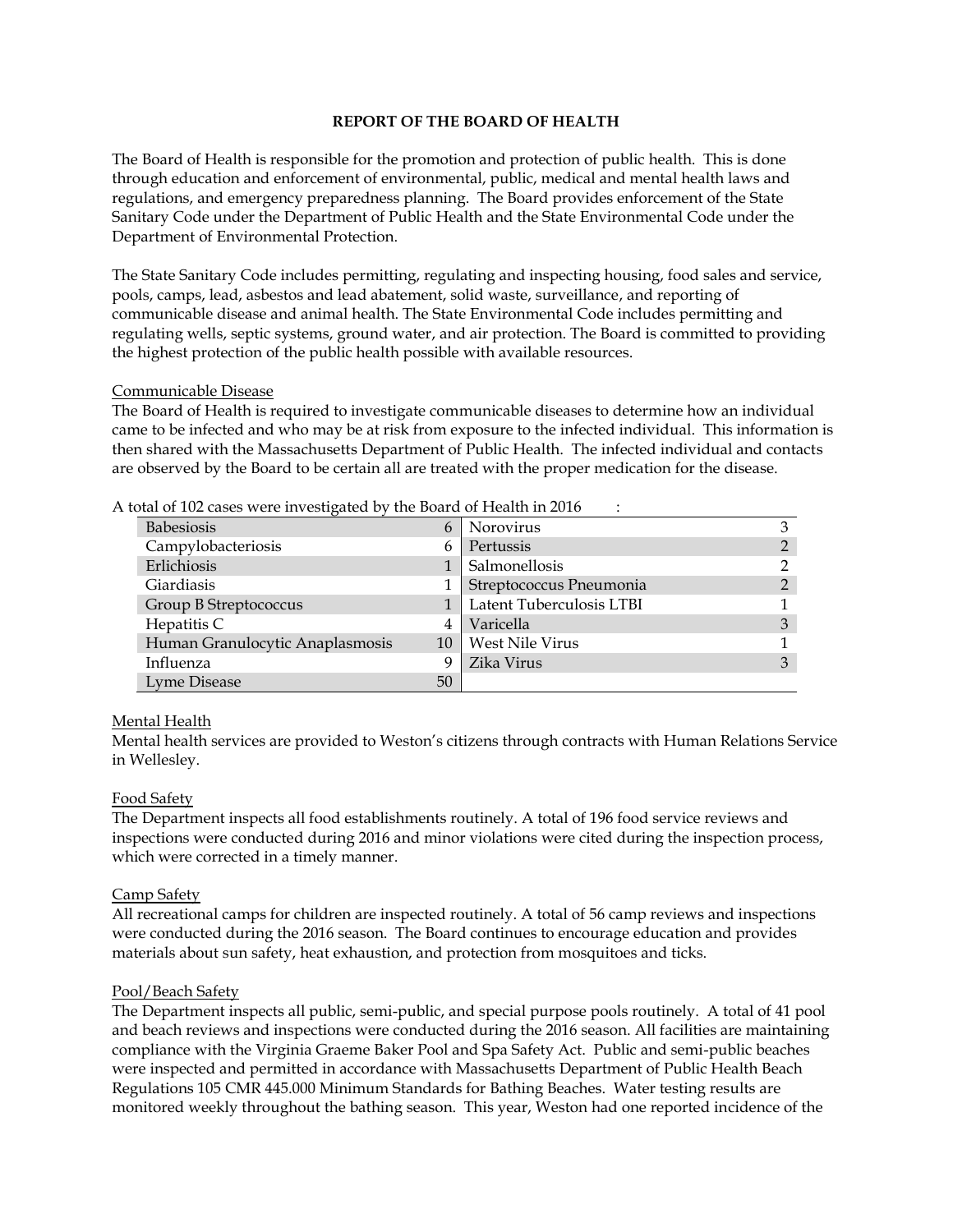presence of E. coli at one beach, which was rectified within one week. With this one exception, all beaches were below the state's limit for E. coli., which indicated the beaches were safe for swimming throughout the entire swimming season.

#### Annual Flu Clinic

The Board of Health conducted successful seasonal flu vaccine clinics in 2016, administering over 300 doses of vaccine purchased with funds from insurance claims for the administration of the vaccine. The clinics were made possible with the support of the Weston Emergency Reserve Corps (WERC), a branch of the Massachusetts Region 4A Medical Reserve Corps, who provided volunteers during the clinics.

The Board is appreciative of all of the WERC volunteers and school nurses who provided services for the flu clinics with a special thank you to Elisabeth DePietro, MD who was appointed by the Board to serve the community as the Medical Health Director.

| Sandra Ashley*        | Joseph Barkowski, RN+ | Kathleen Becker, RN+                              | Karl Benedict, MD*             |
|-----------------------|-----------------------|---------------------------------------------------|--------------------------------|
| Pat Benedict          | Carol Berkes, RN      | Maxine Breen*                                     | Roger Duguay                   |
| Patricia Hoban, RN+   | Julie Hyde*           | Beth Keane*                                       | David Kominz, MD*              |
| Phyllis Kominz        | Charlene Kwan         | Paula Lawrence, RN (COA)                          | Glennie LaBaron                |
| Stephanie Lynch, PhD* | Patricia Madigan, RN* | Elly Pendergast*                                  | Rudy Ruggles*                  |
| Marilyn Savage*       | Mary Shaw, LICSW*     | Janet Weinstein, RN+                              | Patty Wright, RN+              |
|                       |                       | * Denotes Members of the WERC Executive Committee |                                |
|                       |                       |                                                   | + Denotes Weston School Nurses |

### Weston Emergency Reserve Corps

Members of WERC provided over 700 hours of service to Weston, which included two educational activities in April. The first had WERC members and Weston residents participate in an interactive, computer-supported tabletop simulation called "Extreme Event," which was developed by the Koshland Science Museum at the National Academy of Sciences. A tabletop simulation involves all of the action taking place in one room and is discussion-based. This exercise also took advantage of mobile technology to enhance the interactions. The simulated event had participants in the roles of the different constituencies involved in community preparedness and then challenged them to plan for and respond to a weather-based disaster. The session ended with a discussion about the lessons learned and how those apply to Weston and its residents. The second April activity took place during the annual Spring Fling on the Town Green where WERC volunteers provided safety education in the subjects of Lyme disease, mosquitoes, sun, rabies, 72-hour preparedness kits, and healthy eating.

In November, WERC sponsored its annual dinner with a "hot wash" debrief of volunteer participation in the flu clinic and functional drill (below). The Board is grateful to the WERC volunteers for their work to help keep Weston residents safe and healthy.

### Emergency Preparedness

The Board of Health partnered with the Police and Fire departments to conduct a Sheltering Drill, which was set up to test the Town's preparedness to set up an emergency shelter in the event of a weather emergency. The drill was conducted at the Community Center, with the command center in the training room at the Police Station. This functional drill provided an opportunity for all involved to test communication capability, as well as understand the strengths and weaknesses the plan, the facility, equipment and supplies.

### Environmental Health

All residential properties in Weston are served by individual septic systems. Title V of the State Environmental Code is a set of regulations established by the Massachusetts Department of Environmental Protection that sets standards for the design and construction of septic systems. The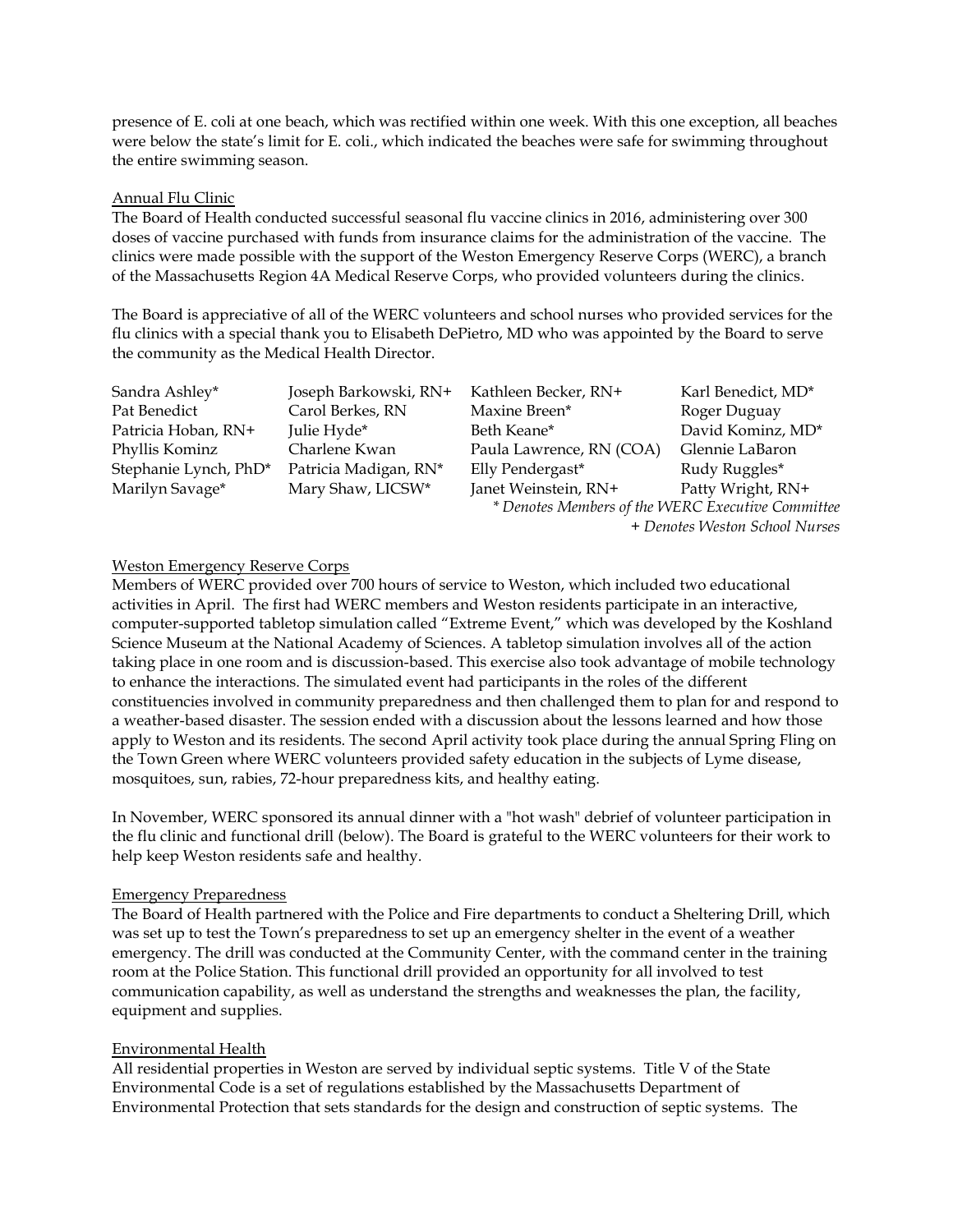Board is responsible for the enforcement of this code and invests approximately 80 percent of its staff time in this area. Enforcement consists of witnessing percolation and deep test holes, reviewing septic system plans, and inspecting the installation of new septic systems and wells. Title V inspections of existing septic systems and renovation projects require research of existing files to establish abutting lot and site conditions. Building renovation projects are all reviewed to ensure that the proposed work is in compliance.

There are several large complexes that require sewage treatment plants. These complexes have ground water discharge permits issued through the Department of Environmental Protection. Reports are forwarded to the Board and are reviewed to establish that the treatment plants are operating within the parameters of the permit.

2016 Board of Health Members

| Elected by the Voters        |                       |
|------------------------------|-----------------------|
| David R. Kominz, M.D., Chair | 2017                  |
| Karl Benedict                | 2019                  |
| Elisabeth DiPietro, M.D.     | 2016                  |
| Rudy Ruggles                 | term expired May 2016 |

| Activity                          |                 | 2014  | 2015  | 2016           |
|-----------------------------------|-----------------|-------|-------|----------------|
| Permits                           |                 |       |       |                |
| Soil Tests Permit                 |                 | 77    | 67    | 73             |
| Septic System Review Application  |                 | 56    | 77    | 64             |
| Septic System Permit Application  |                 | 92    | 85    | 103            |
| Septic System Installer's License |                 | 49    | 40    | 37             |
| Septic System Pumper Permit       |                 | 18    | 30    | 7              |
| Solid Waste Hauler Permit         |                 | 50    | 27    | 24             |
| Title V Inspection Permit         |                 | 115   | 174   | 181            |
| <b>Trench Permit</b>              |                 | 77    | 103   | 105            |
| <b>Well Permit</b>                |                 | 7     | 8     | 10             |
| Food Service Permit               |                 | 81    | 124   | 78             |
| Camp Permit                       |                 | 4     | 13    | 14             |
| Residential Pool Permit           |                 | 18    | 5     | $\overline{4}$ |
| Commercial Pool Permit            |                 | 6     | 19    | 22             |
| <b>Burial Permit</b>              |                 | 90    | 100   | 82             |
| Portable Toilet Permit            |                 | 54    | 51    | 46             |
| Livestock Permit                  |                 | 24    | 32    | 30             |
| Renovation/Addition Permit        |                 | 138   | 122   | 104            |
| <b>Demolition Permit</b>          |                 | 152   | 200   | 140            |
| Dumpster Permit                   |                 | 51    | 66    | 46             |
|                                   | Permits - Total | 1,159 | 1,343 | 1,170          |

# **Detail of Regular Services Provided by the Board of Health**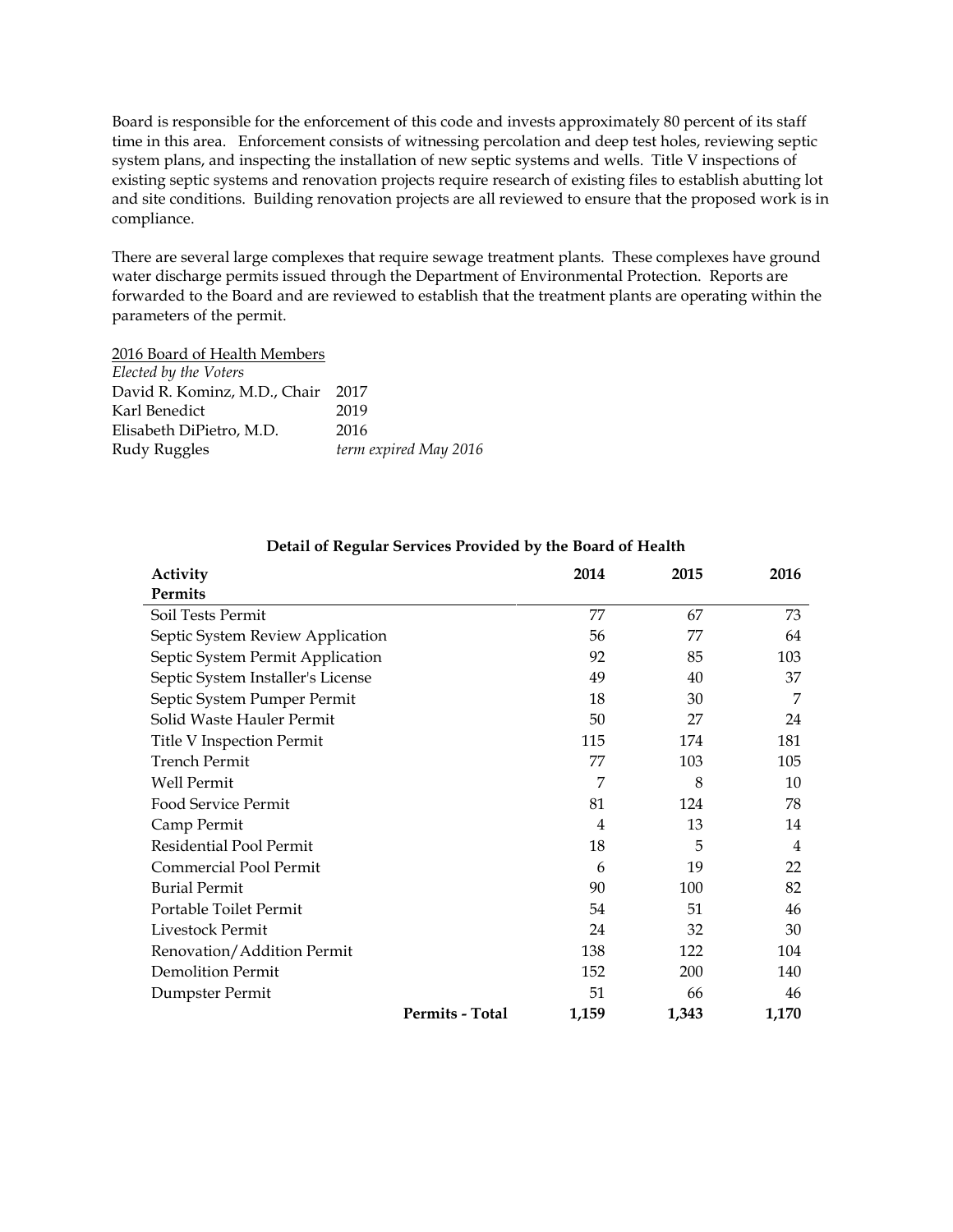| Faxes<br>Administrative - Total                 | 844<br>21,829  | 891<br>28,433  | 881<br>28,712 |
|-------------------------------------------------|----------------|----------------|---------------|
| Letters                                         | 725            | 726            | 704           |
| Emails                                          | 13,084         | 18,973         | 20,245        |
| Research                                        | 2,782          | 3,069          | 2,674         |
| <b>Phone Calls</b>                              | 4,394          | 4,774          | 4,208         |
| Administrative                                  |                |                |               |
| <b>Inspections/Reviews/Meetings - Total</b>     | 2,630          | 3,573          | 3,124         |
| Meetings/Training                               | 8              | 24             | 17            |
| Community Health and Wellness -                 |                |                |               |
| <b>Emergency Preparedness Meeting</b>           | 28             | 27             | 24            |
| Communicable Disease Investigation              | 115            | 16             | 110           |
| Housing Nuisance Complaint                      | 20             | $\overline{2}$ | 15            |
| <b>Administrative Training Meetings</b>         | 39             | 37             | 28            |
| <b>Administration Meetings</b>                  | 79             | 86             | 115           |
| <b>Demolition Inspections</b>                   | 23             | 344            | 40            |
| Renovation Inspections                          | 65             | 87             | 43            |
| Renovation/Addition Permit Review/Meetings      | 124            | 112            | 106           |
| Commercial/Residential Pool & Beach Inspections | 15             | 53             | 28            |
| Commercial/Residential Pool Permit Review       | 12             | 10             | 13            |
| Camp Permit Review                              | 15             | 17             | 18            |
| Camp Inspections                                | 14             | 50             | 24            |
| Food Service Plan Review                        | 10             | 14             | 56            |
| Food Service Inspections                        | 91             | 167            | 140           |
| Well Permits Application Review/Inspection      | $\overline{7}$ | 9              | 11            |
| Housing Complaint Investigations/Meetings       | 20             | 34             | 10            |
| Environmental Investigations / Meetings         | 67             | 46             | 36            |
| Title V Inspection Reports/Reviews              | 209            | 206            | 260           |
| Septic System Inspections/Meetings              | 334            | 307            | 330           |
| Septic System Plan Reviews / as-built           | 152            | 151            | 172           |
| Soil/Percolation Tests Witnessed                | 220            | 321            | 354           |
| Septic Pumping Reports                          | 1,201          | 1,453          | 1,449         |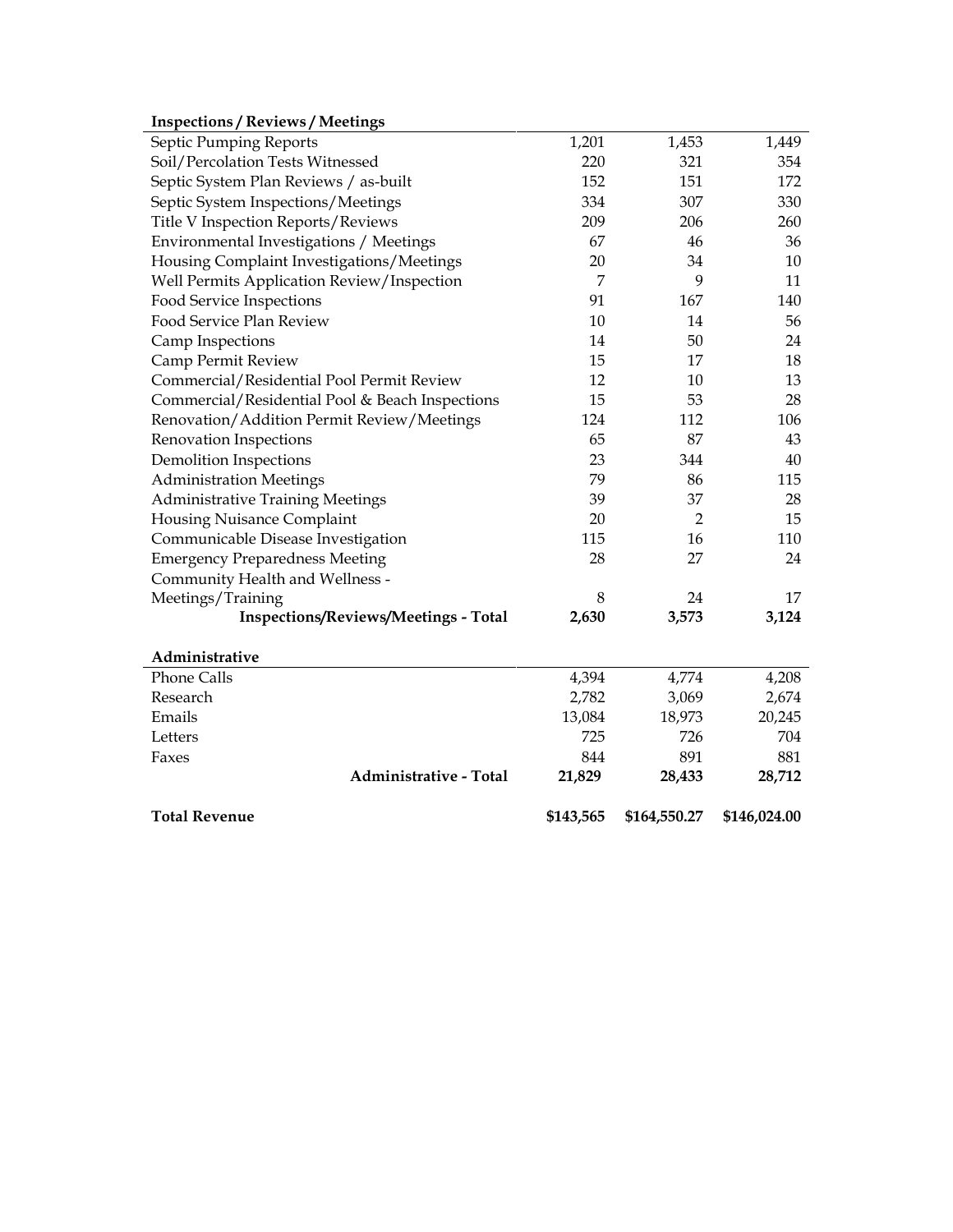#### **REPORT OF THE COUNCIL ON AGING**

The Weston Council on Aging (COA) has provided Weston's older residents with programs, resources and support in response to diverse interests and needs since 1974. Collaborating with a network of local resources, we strive to promote initiatives in keeping with the Council's mission: "The Weston Council on Aging is dedicated to the support and welfare of the town's seniors and those who care for them."

The COA offers a wide array of services, resources and programs targeted to the interests of Weston residents. Our services include comprehensive information, referral and social services, health and wellness programs, education and social offerings, transportation, and other opportunities for people to stay connected to the community.

### Council on Aging Staff

The COA welcomed new director, Mignonne Murray. Ms. Murray was most recently the Director of the Auburn Senior Center and Elder Affairs Division. She brings 15 years of experience working with older adults and a strong municipal management background. Former director, Eileen Bogle, retired this year and all at the



*The COA welcomed new staff this year. From left: Executive Director Mignonne Murray, COA Nurse Paula Lawrence, R.N., and Social Worker Michelle Gucciardi, LICSW*

COA thank her for her many years of service to the community. We also welcomed Nurse Paula Lawrence and full time social worker Michelle Gucciardi. In total, the COA has two full-time and five part-time staff positions. In addition to municipal funding, the Friends of the Council on Aging contribute toward the volunteer coordinator position and the state formula grant contributes toward the cost of the nurse position.

### Volunteers

Nearly 200 volunteers provided over 8,550 hours of service to the older adults of Weston. Our Volunteer Coordinator's welcoming approach allows people to contribute in ways that fit their personal goals, skills and schedule. Participation varies widely, from just a few hours on occasion to regular commitments of hundreds of hours per year. Our volunteers lead and organize programs, drive seniors to medical appointments, deliver meals to homebound seniors, greet residents at our front desk, assist staff with administrative and other special projects, and help students practice reading in the elementary schools, among many other invaluable volunteer activities.

In addition to the time and talent given by individual people, we are grateful for the many groups in town that collaborate with us each year, hosting events, caring for our garden, supporting programs, donating resources and time. Weston's community provides an extraordinary level of support and good will in the spirit of volunteerism.

### Programs

Over 20 programs designed for older adults are offered weekly, and include offerings such as art classes, lectures, games, meditation, fitness classes, foreign languages, genealogy, and support groups. The COA offers fitness classes five days a week, close to home and with one's peers. Our classes target balance, flexibility, strength training and cardiovascular health.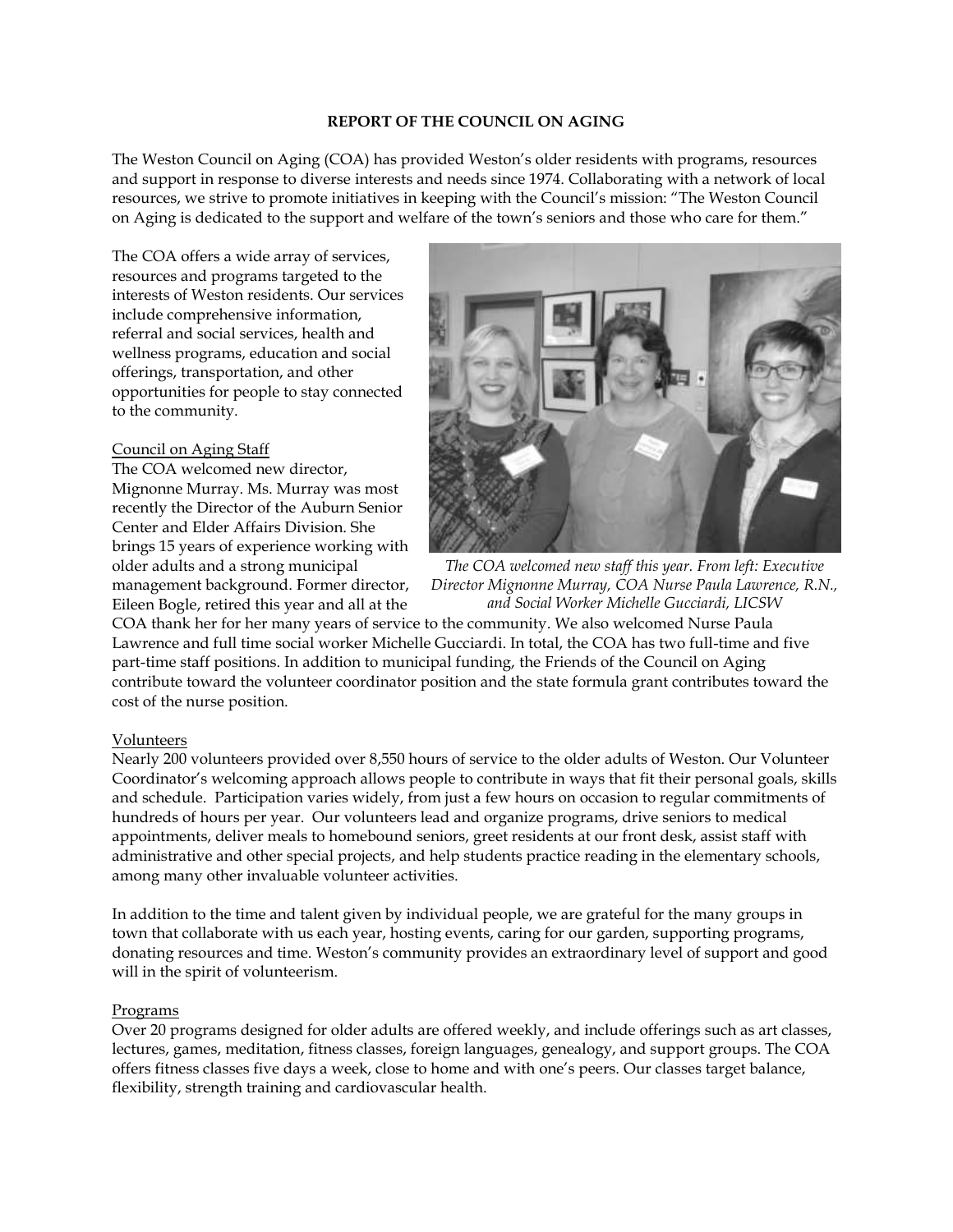### Services

Residents who are 60 years and older represent 28 percent of the town's population, and in 2016 there was a 14 percent increase of this population over 2015. Our social workers and nurse offer residents access to referrals for housing options, information about in-home services, discussion about health concerns, transportation options, family concerns and valuable guidance on strategies to remain independent in one's own home. Residents are also able to borrow medical equipment and access our food pantry.

Legal, financial and health insurance questions continue to be a focus throughout the year. To address the many concerns about health insurance, Weston's volunteer SHINE (Serving the Health Insurance Needs of Everyone on Medicare) counselor conducts onsite appointments and the volunteer AARP income tax preparer is present during tax-filing season.

### Collaboration

For the 10<sup>th</sup> year, outreach meetings of the COA social workers and nurse, the managers of Brook School Apartments and Merriam Village and the Police and Fire departments review the status of at-risk residents to ensure that they are prepared to shelter at home and have knowledge of Town resources in the event of a local or regional emergency. Our social workers are present at both Brook School Apartments and Merriam Village on a regularly scheduled day and time.

In 2016, working closely with the staff of Land's Sake Farm, the produce donation program evolved into a more dynamic seasonal program benefitting more than 68 Weston residents. A weekly lunch site at Brook School Apartments and daily delivery of in-home meals demonstrates a successful collaboration with Springwell. The meals programs this year delivered 1,911 meals to Weston residents in need. The COA also partnered with Springwell to offer two evidence-based programs, A Matter of Balance and My Life, My Health. The COA also partners with West Suburban Veterans' Services to offer breakfast events for town Veterans at the COA. This event provides a chance for veterans to connect and enjoy a delicious meal.

### Transportation

Transportation is delivered through coordination of local resources, providing residents with multiple options to suit their individual transportation needs. The volunteer F.I.S.H. program provides transportation to medical appointments while our taxi contract makes travel within Weston and to neighboring towns possible. In addition to taking seniors to local markets for groceries, the Friend Ship Bus II takes monthly trips to destinations such as museums, restaurants, and river cruises. We are grateful to the staff of Weston's Public Works Department for the maintenance of our 12-passenger bus and for the financial support of the Friends of the Council on Aging for the many aspects of our transportation services bus maintenance and supporting the taxi coupon program.

### The Board of the Council on Aging

The Board is comprised of 13 Weston residents appointed by the Board of Selectmen. Board members dedicate their efforts to the achievement of the COA mission, and also serve as liaisons to various Town committees and local groups. In addition, many of the members are active volunteers at the COA.

### *The Community Connections Committee*

Committed to strengthening relationships between the community at large and the COA, the group continuously works to provide quality programs to residents of Weston on issues topical to older adults.

### *Governance Committee*

The Governance Committee ensures the Board fulfills its responsibilities through adequate governance policy development, recruitment strategies, training programs, monitoring of board activities, and evaluation of board members' performance.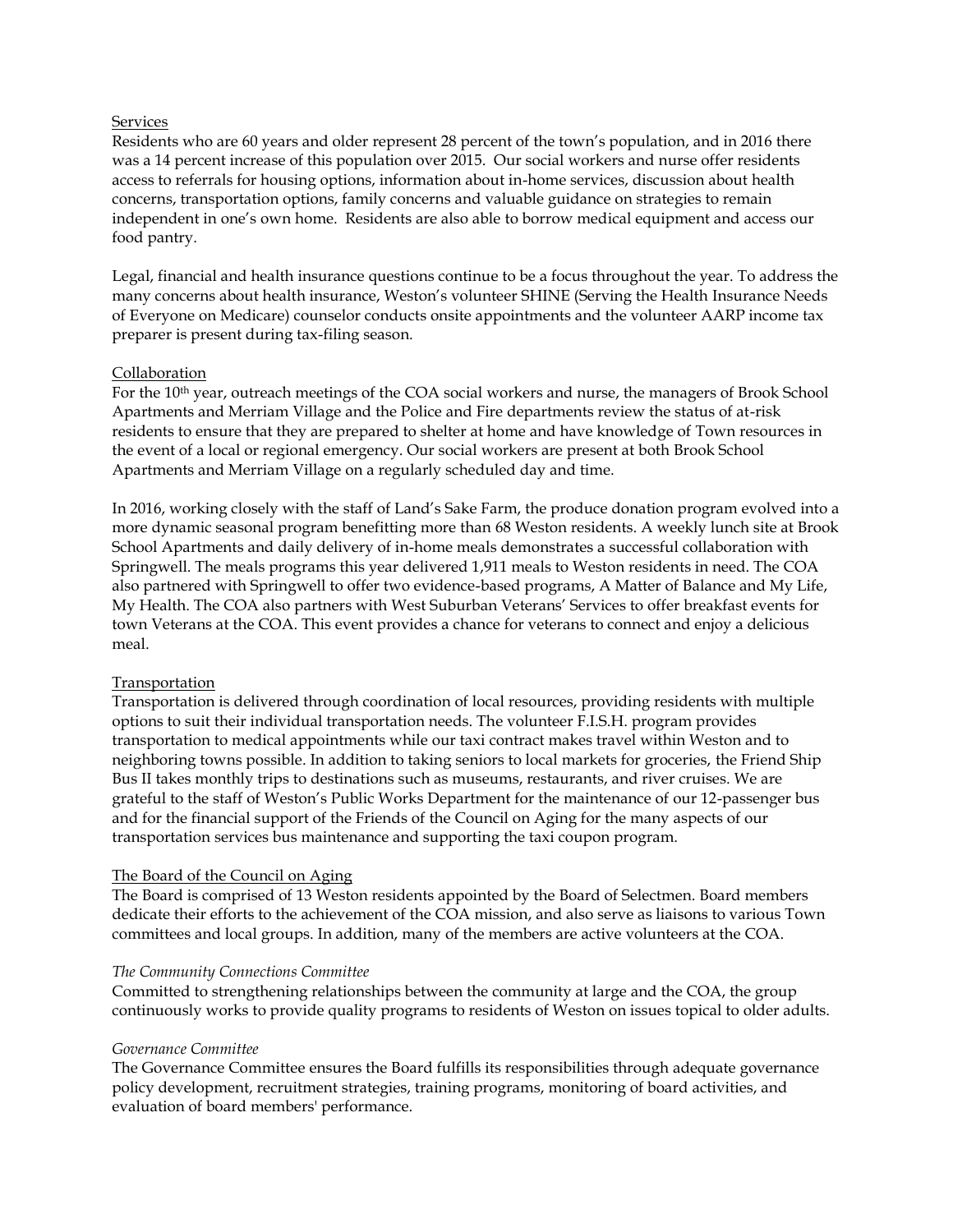#### *The Arts Council*

Four art shows were hosted in the COA gallery that highlighted the talents of local artists, including students from Weston High School. These shows have been especially effective in bringing many Weston residents to the COA for the first time.

#### *The Transportation Committee*

As transportation is a known concern for older adults, this committee is vital to the planning and coordination of local and regional services. The committee monitors the quality and utilization of COA transportation programs while maintaining current information about local and regional transportation resources.



*The COA hosted several art shows to highlight the talents of local artists*

#### *The Hospitality Group*

This group is organizes and staffs a variety of social events for the Council on Aging.

### In Appreciation

The dedicated and generous efforts of many individuals, community groups and our volunteers make it possible for the Weston Council on Aging to serve as a resource center for Weston seniors and their families. We are grateful for the continued support as we look ahead to 2017.

#### 2016 Council on Aging Board

| Appointed by the Board of Selectmen |      |                 |      |
|-------------------------------------|------|-----------------|------|
| Alice K. Benson, Chair              | 2017 | Vida Goldstein  | 2017 |
| Margaret Ackerman                   | 2018 | Wayne Johnson   | 2019 |
| Betsey Brew Boyd                    | 2019 | Pamela G. Remis | 2017 |
| Joseph L. Butt, Jr.                 | 2017 | Arria Sands     | 2019 |
| Leslye Fligor                       | 2018 | Geraldine Scoll | 2018 |
| Deirdre Freiberg                    | 2020 | Carol Ott       | 2020 |
| Melissa Galton                      | 2020 |                 |      |

### **REPORT OF THE EAST MIDDLESEX MOSQUITO CONTROL PROJECT**

The East Middlesex Mosquito Control Project conducts a program in Weston consisting of mosquito surveillance, adult and larval mosquito control, ditch maintenance, and public education.

Abnormally low rainfall totals during the spring and summer resulted in lower than average mosquito populations. The Massachusetts Department of Public Health determined that there was a moderate West Nile virus risk and a remote Eastern equine encephalitis (EEE) risk in Weston during the 2016 season. There were 14 individuals in the metropolitan Boston area that contracted West Nile during the season.

The adult mosquito surveillance program monitored mosquitoes from 11 Weston trap collections. In August, six mosquito batches from those collections were sent to the State Public Health Laboratory to be tested for EEE and West Nile. One batch of Culex mosquitoes tested positive for West Nile Virus in late August. The East Middlesex team collaborated with the Department of Public Health and used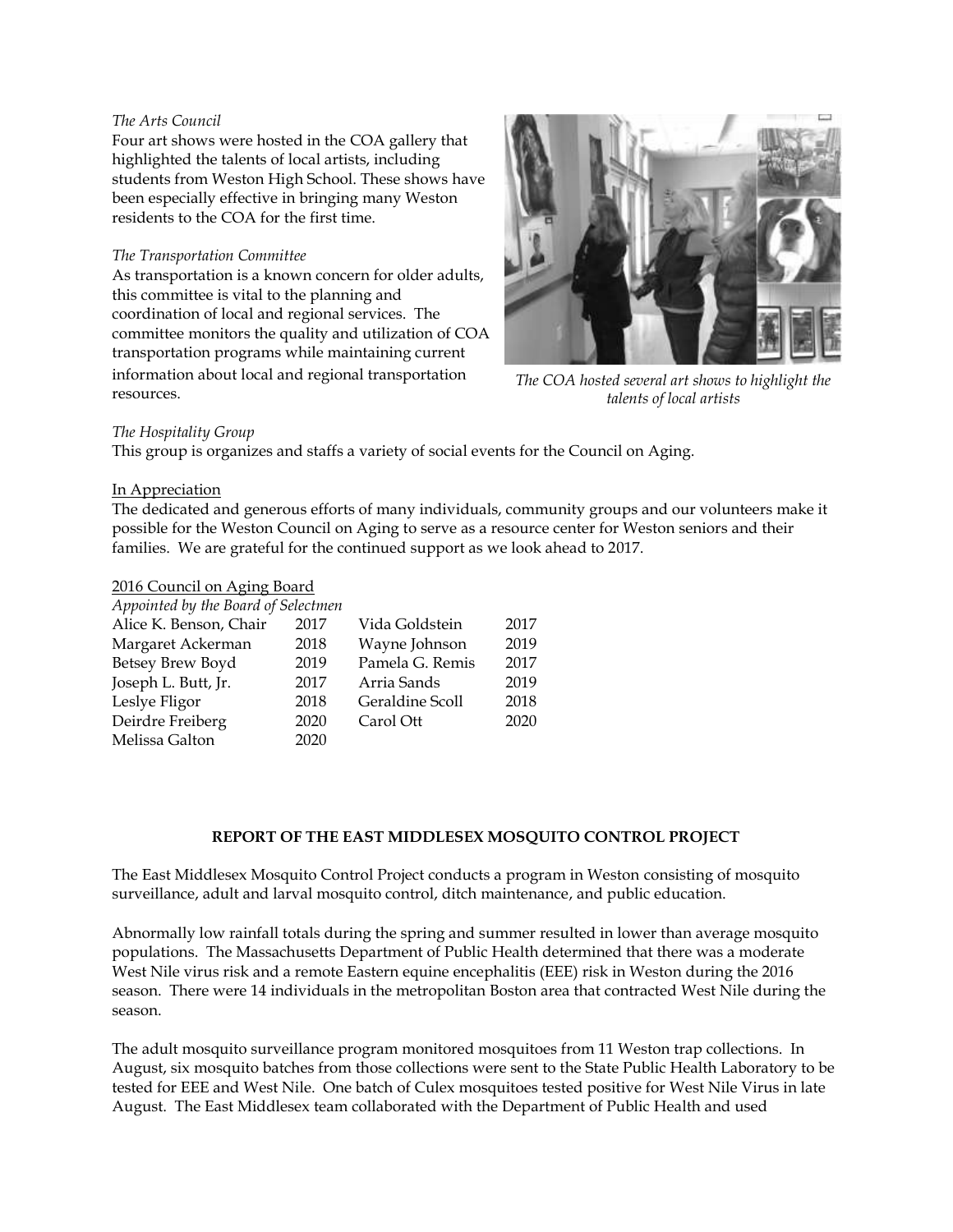specialized traps to check whether Aedes albopictus, a mosquito species capable of transmitting a variety of mosquito-borne viruses, was present in the area. While this species has recently become established along the south coast of New England, it has not been found within the East Middlesex area.

The larval mosquito control program rely on the larvicides Bacillus thuringiensis var. israelensis (Bti*)* and Bacillus sphaericus, which are classified by the Environmental Protection Agency as relatively non-toxic. Typically in April, a helicopter is used to apply Bti granules to 222 wetland acres to control spring floodwater mosquitoes. Field crews using portable sprayers apply Bti in the spring and summer to seven wetland acres, when high densities of mosquito larvae are found in stagnant water. Packets of Bacillus sphaericus are applied to 1,200 catchbasins to control Culex mosquito larvae, which are considered the primary vector for West Nile Virus. However, due to the dry conditions and low mosquito populations, adult mosquito control spraying was not done during the 2016 season.

An excavator was used to maintain drainage at a 29-foot section of a waterway by Cliff Road and hand tools were used to maintain 187 feet of that waterway. Hand tools were used to clear obstructions from a 459-foot section of a waterway by Conant Road and Fairview Road.

The East Middlesex Mosquito Control Project's public education program is designed to develop awareness within the public and the private sectors as to its role in mosquito control. East Middlesex serves as a resource to residents, municipal officials, and the local media on mosquitoes and mosquitoborne diseases. A web page located at www.sudbury.ma.us/emmcp provides residents with information on mosquitoes, control programs and related topics.

#### **REPORT OF THE ELDERLY HOUSING COMMITTEE**

Brook School Apartments continues to be an affordable and very desirable place to live in Weston. As of the end of December 2016, there were 75 people waiting for a subsidized apartment and 20 waiting for a market-rate apartment. The average wait for a subsidized apartment is two to three years. For a market-

rate apartment the wait can be three months to a year. The wait can vary depending on the number of turnovers within a given year; however, it is clear that given the long waiting list of applicants, the need for affordable rental housing for the elderly and disabled remains greater than the current supply at the Brook School Apartments. The Elderly Housing Committee is interested in expanding affordable elderly rental housing in Weston and is studying the feasibility of building onto the existing property.

Many of the Brook School tenants contribute their time and energy to help spread a sense of community throughout the complex and the Committee appreciates their ongoing spirit and contributions. Thank you to Phyllis Davidoff, Judy Foote, Michael King, and Mary LePage.

Many members of the Weston community also contribute their time to bring good cheer to the Brook School residents. The

*Tenants having fun at the annual* 

*Halloween party*

Committee is grateful to Ingrid J. Mansfield, director of the Roxbury Weston Preschool, who brought her students to perform their annual December sing-a-long; the Country Garden Club, which maintains the outdoor planters and the center urn with beautiful seasonal floral arrangements; and the Weston Garden Club, which contributes holiday wreaths for the buildings.

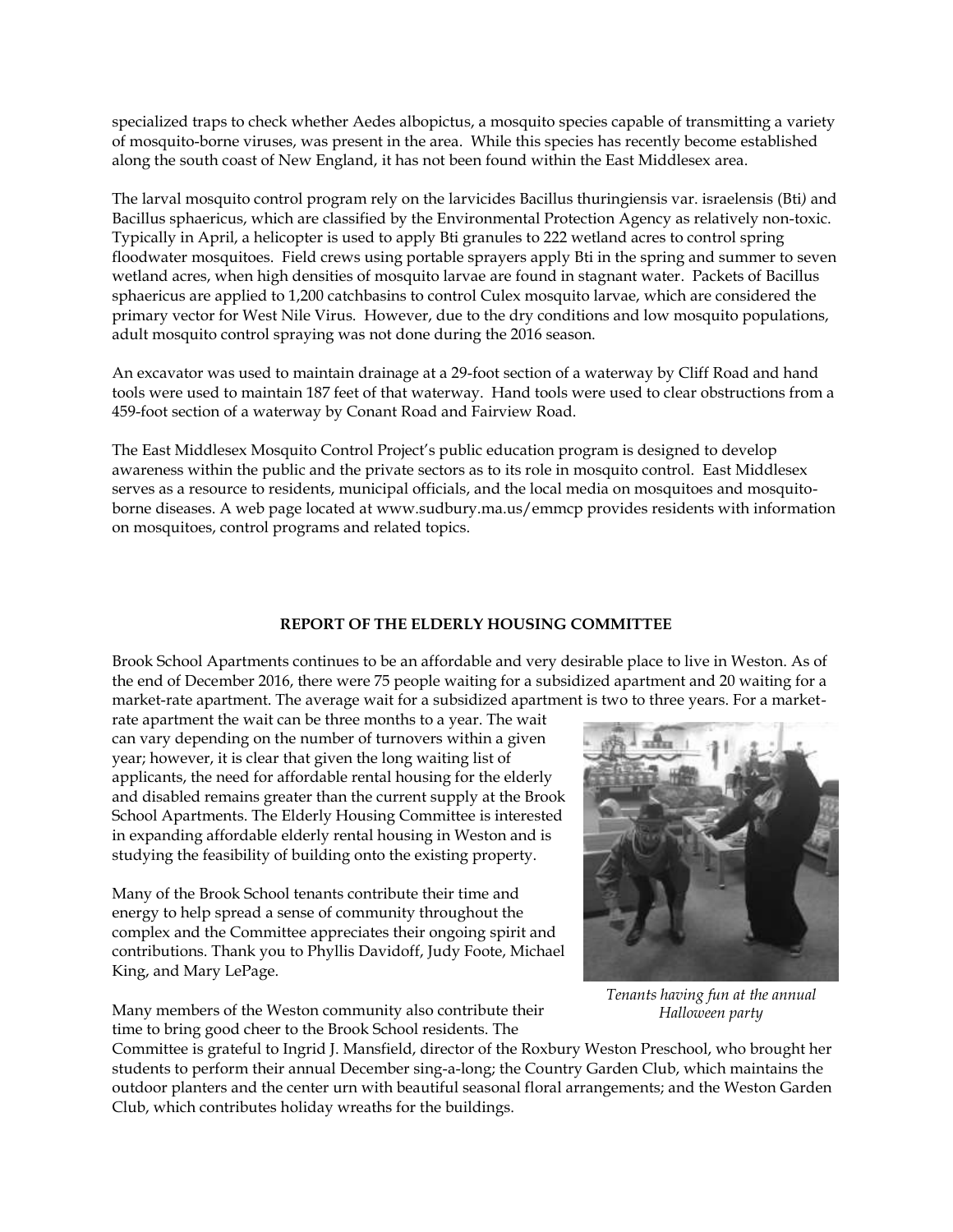The Committee is also thankful of the many Town departments that support the tenants: the Weston Fire and Police departments who are always there to respond to any emergency and to the staff at the Council on Aging for their support and advice for all the tenants.

This year, we welcomed our newest member to the Elderly Housing Committee, James F. (Tack) Chace.

2016 Members of the Elderly Housing Committee

| Appointed by the Moderator |      |  |  |
|----------------------------|------|--|--|
| John Heine, Chair          | 2018 |  |  |
| John Hennessey             | 2018 |  |  |
| James F. Chace             | 2019 |  |  |
| Carol Ott                  | 2019 |  |  |
| Thomas Timko               | 2017 |  |  |

# **REPORT OF THE HOUSING PARTNERSHIP**

The Partnership was created by vote of the Board of Selectmen on September 26, 2008, with its initial members being appointed on January 14, 2009 and its first meeting held on March 23, 2009. The Partnership was dissolved by vote of the Board of Selectmen on January 4, 2017. This final report is a brief summary of the Partnership's history, as well as its activity in 2016.

Having determined that it was time for Weston to develop a formal housing production plan under Massachusetts law, members of the Partnership worked with members of the Selectmen-appointed Housing Production Plan Steering Committee and its professional housing consultant to develop a Housing Production Plan. This document was approved by the Selectmen and the Planning Board after several public hearings. It was submitted to the Massachusetts Department of Housing and Community Development on May 25, 2016, and approved by the state on June 18, 2016.

Among other things, Weston's Housing Production Plan recommended consolidation of responsibilities for affordable housing in Weston by folding the Partnership and its responsibilities into an expanded Affordable Housing Trust to become responsible for the oversight of affordable housing activities in Weston. The members of the Partnership agreed with that recommendation and, after several joint meetings with the members of the Housing Trust to determine the expanded role of the Trust, voted to recommend the Partnership be dissolved by the Selectmen.

Also during the year, the Partnership continued to meet with other interested groups and committees in Town, with particular focus on possible affordable housing development projects at 104 Boston Post Road and at the Biogen property owned by Boston Properties on the other side of Boston Post Road, a housing development in partnership with the Town which is outlined in the Housing Production Plan. On December 12th the Partnership met with George R. O'Malley, senior director of projects for Habitat for Humanity of Greater Boston Inc. for a preliminary discussion of whether and how the Town of Weston might enter into a joint project with Habitat for Humanity for the development of affordable housing in town.

Polly Dickson, a unique, long-time supporter and personal contributor to affordable housing in Weston, resigned from the Partnership on August  $1<sup>st</sup>$  as a result of the change in her primary residence from Weston to Cape Cod.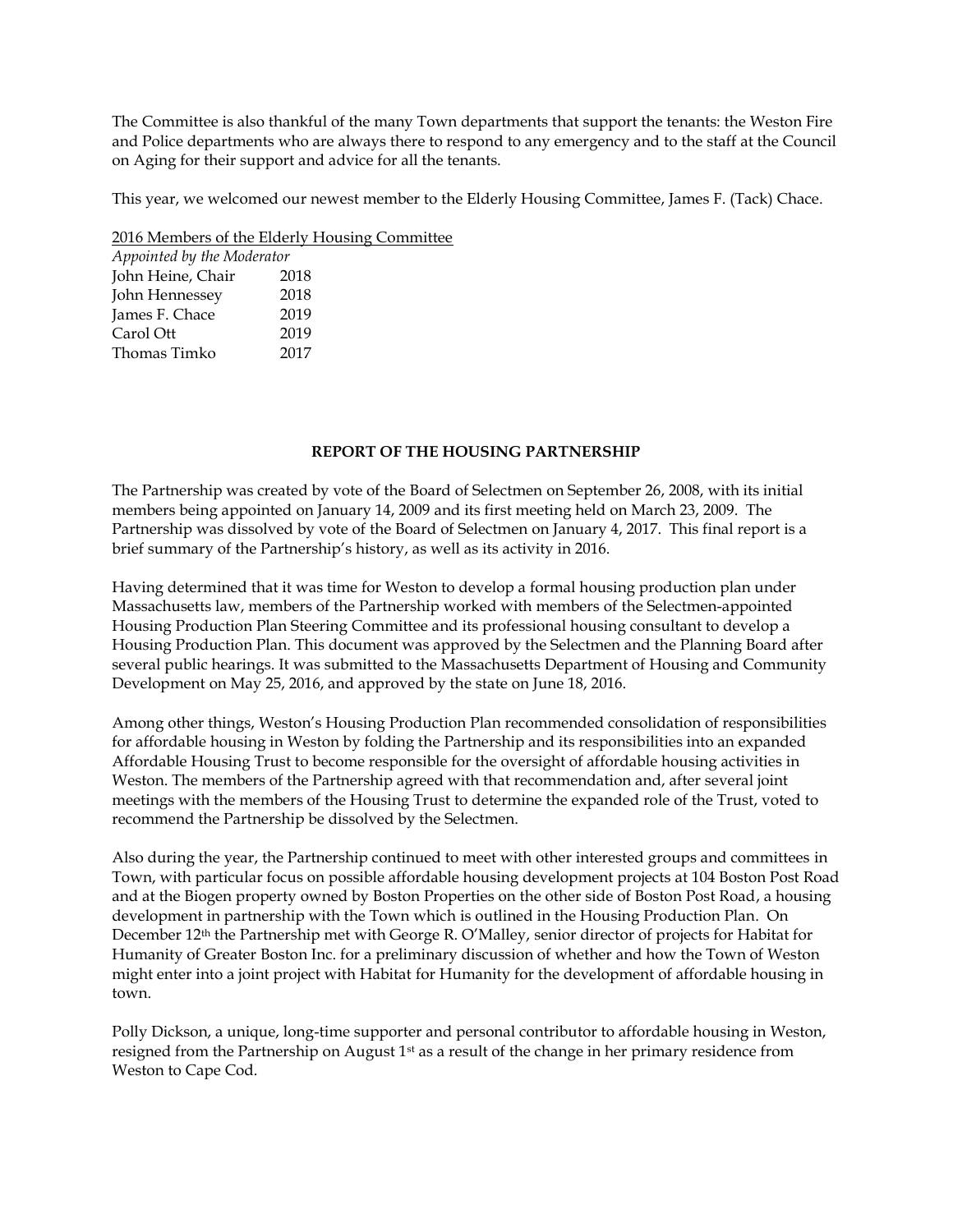2016 Housing Partnership Members *Appointed by the Board of Selectmen* Hugh Jones, Chairman Shirley Dolins Anthony Flynn, designee from the Planning Board Jack Heine and Tom Timko, designees from the Elderly Housing Committee Rev. Steve Melius Kenneth Newberg, Partnership representative to the Community Preservation Committee Thalia Price

# **REPORT OF THE REGIONAL HOUSING SERVICES OFFICE**

The Regional Housing Services Office is collaboration between the towns of Acton, Bedford, Burlington, Concord, Lexington, Sudbury, and Weston with Concord as the Host Community. The Office has been operating for five years, providing technical support for the administration of 5,355 affordable housing units in this regional service area. Town Planner Imaikalani Aiu serves as Weston's representative on the Regional Housing Services Advisory Board.

# Project Goals

The goals of the Office are to help municipalities plan, permit, monitor, maintain, and increase their affordable housing inventory. The model is built upon three premises:

- Develop a regional approach for finding common solutions for common challenges, looking at housing through a municipal lens
- Make efficient use of resources, both leveraging knowledgeable staff and providing shared access to affordable housing opportunities for residents
- Proactively monitor the community's affordable housing inventory to ensure the preservation of the units

# Service Model

The seven member towns pay an annual membership fee to the Town of Concord, which covers the expenses of the Office. The member communities purchase technically competent hours, in a staff augmentation approach, with no requirement for hiring, contracting, training, or supporting such personnel. The allocation of hours per town was determined using each town's affordable housing stock, and an estimate of current staff time spent on affordable housing related issues.

### Project Cost

The expense related to the Office is for staffing. The model includes a total of 155 hours per year exclusively for Weston to access four part‐time consultants with expertise in affordable housing. This staffing model provides for flexibility to be able to expand or contract based on need or funding to the Town to focus on the Town's unique needs, and offers a breadth of skills and level of expertise. Weston's share of the project cost in fiscal year 2017 was \$11,526. In the fall, an additional 53 hours of time was added at a cost of \$3,395 to provide staff support for the Affordable Housing Trust. This program is primarily funded through the use of Community Preservation Act Funds.

### Observations to Date

The Office benefits both the towns and its residents. The towns receive access to dedicated, knowledgeable housing resources that are able to support its staff. Towns are not required to select, hire or contract with an individual for these services, and instead can access the support needed. Weston officials and residents, both current and future, have access to a central office to assist with housing